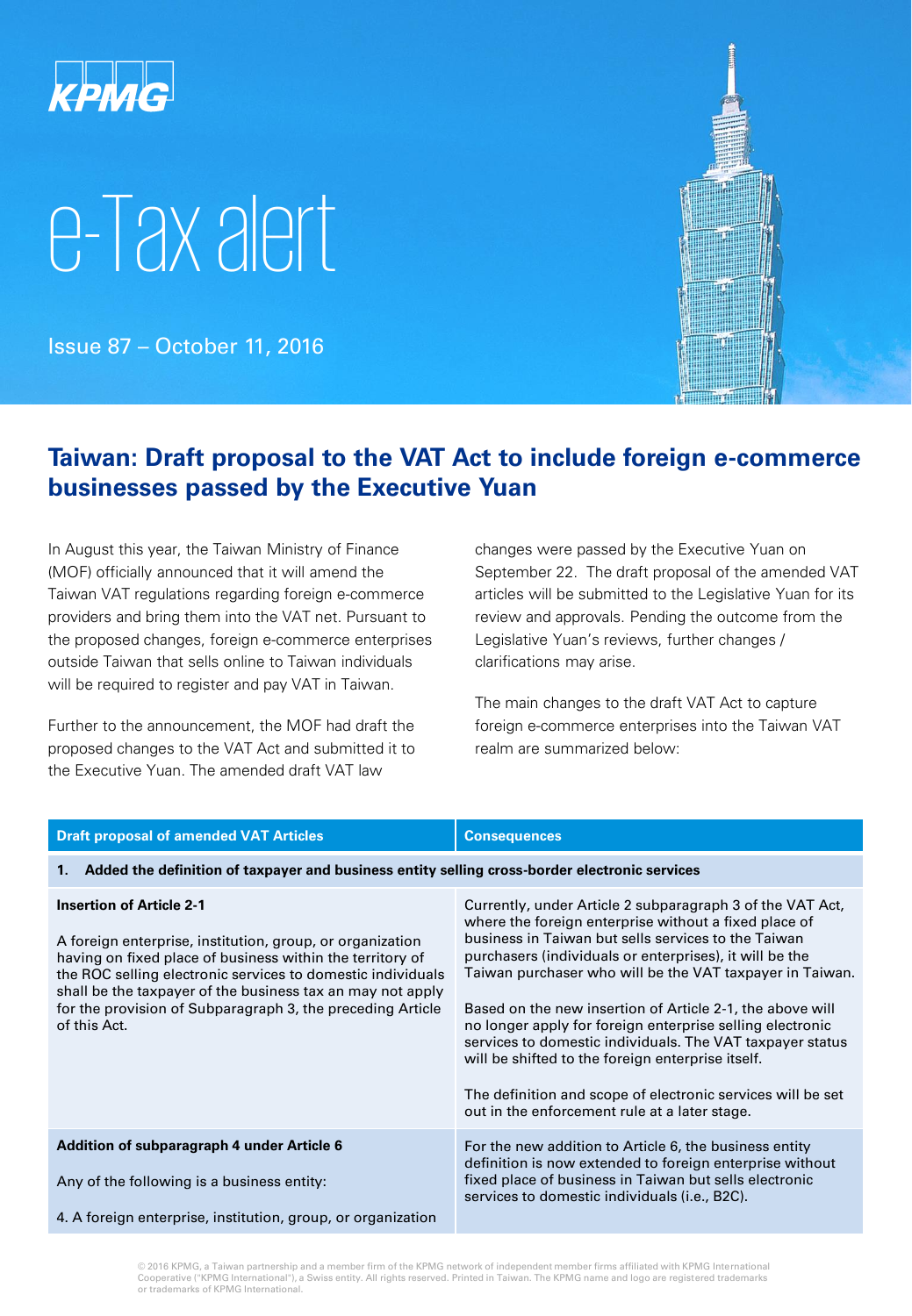| <b>Draft proposal of amended VAT Articles</b>                                                                                                                                                                                                                                                                                                                                                                                                                                                                                                                                                                                                                                                                                                                                                                                                                                                                                                            | <b>Consequences</b>                                                                                                                                                                                                                                                                                                                                                                                                                                          |  |
|----------------------------------------------------------------------------------------------------------------------------------------------------------------------------------------------------------------------------------------------------------------------------------------------------------------------------------------------------------------------------------------------------------------------------------------------------------------------------------------------------------------------------------------------------------------------------------------------------------------------------------------------------------------------------------------------------------------------------------------------------------------------------------------------------------------------------------------------------------------------------------------------------------------------------------------------------------|--------------------------------------------------------------------------------------------------------------------------------------------------------------------------------------------------------------------------------------------------------------------------------------------------------------------------------------------------------------------------------------------------------------------------------------------------------------|--|
| having no fixed place of business within the territory of<br>the ROC which sells electronic services to domestic<br>individuals.                                                                                                                                                                                                                                                                                                                                                                                                                                                                                                                                                                                                                                                                                                                                                                                                                         |                                                                                                                                                                                                                                                                                                                                                                                                                                                              |  |
| Added the requirement for a business entity selling cross-border electronic services to apply for VAT registration<br>2.<br>with the competent tax authority or appoint a tax-filing agent to handle it                                                                                                                                                                                                                                                                                                                                                                                                                                                                                                                                                                                                                                                                                                                                                  |                                                                                                                                                                                                                                                                                                                                                                                                                                                              |  |
| <b>Insertion of Article 28-1</b><br>A business entity prescribed in subparagraph 4, Article 6<br>of this Act with annual sales amount exceeding certain<br>criteria, shall apply for taxation registration with the<br>competent tax authority or appoint an individual residing<br>within the territory of the ROC or an enterprise, institution,<br>group, or organization with a fixed place of business as a<br>tax-filing agent to handle the taxation registration.<br>Where any foreign enterprise, institution, group, or<br>organization appoints a tax-filing agent in accordance with<br>the preceding paragraph, it shall apply for approval from<br>the local competent tax authority of the tax-filing agent.<br>In case of a change of agent, it shall also file for approval<br>for such an event.<br>The certain criteria of annual sales amount referred to in<br>paragraph 1 above shall be prescribed by the Ministry of<br>Finance. | Pursuant to the draft Article 28-1, foreign enterprises<br>selling electronic services to Taiwan individuals will have<br>to register for Taiwan VAT or appoint a tax filing agent in<br>Taiwan to handle the VAT compliance requirements, if its<br>annual sales amount exceeds certain limits. The threshold<br>amount will be set by the MOF.<br>There have been some preliminary discussions on the<br>annual threshold and it may be set at NTD480,000. |  |
| hdded the requirement for a business entity selling aress berder electronic sensiess to file bi menthly VAT returns.                                                                                                                                                                                                                                                                                                                                                                                                                                                                                                                                                                                                                                                                                                                                                                                                                                     |                                                                                                                                                                                                                                                                                                                                                                                                                                                              |  |

#### **3. Added the requirement for a business entity selling cross-border electronic services to file bi-monthly VAT returns or appoint a tax filing agent to handle it;**

| Replaced paragraph 3, under Article 36<br><b>Previous</b><br>With respect to the services purchased by the purchaser<br>of services referred to in paragraph 1 above, if the amount<br>of each payment does not exceed the limit announced by<br>the Ministry of Finance, it is not necessary to pay business<br>tax according to the conditions provided under that                                                                 | Currently, the taxpayer of services sold to Taiwan<br>purchaser by foreign enterprise without a fixed place of<br>business in Taiwan will be the Taiwan purchaser itself. For<br>the purpose to reduce tax collection burden, exemption<br>threshold (currently NTD3,000) have been set. As the VAT<br>taxpayer status will be shifted to the foreign enterprise,<br>such exemption threshold will no longer be required. |
|--------------------------------------------------------------------------------------------------------------------------------------------------------------------------------------------------------------------------------------------------------------------------------------------------------------------------------------------------------------------------------------------------------------------------------------|---------------------------------------------------------------------------------------------------------------------------------------------------------------------------------------------------------------------------------------------------------------------------------------------------------------------------------------------------------------------------------------------------------------------------|
| paragraph.                                                                                                                                                                                                                                                                                                                                                                                                                           | With the proposed replacement, foreign enterprise<br>without fixed place of business in Taiwan but sells                                                                                                                                                                                                                                                                                                                  |
| <b>New</b><br>A business entity prescribed in subparagraph 4, Article 6<br>of this Act applying for taxation registration in accordance<br>with Article 28-1, shall compute the business tax based on<br>the sales amount at the tax rate provided in Article 10, file<br>a tax return, and pay the tax according to the preceding<br>Article or appoint a tax-filing agent within the territory of<br>the ROC to handle the matter. | electronic services to domestic individuals will need to<br>compute and pay VAT or appoint a tax-filing agent in<br>Taiwan to handle the matter.                                                                                                                                                                                                                                                                          |

#### **4. Added the penalty on the tax filing agent for failing to file a VAT return and pay VAT on behalf of the taxpayer**

| <b>Insertion of Article 49-1</b>                                                                                                                      | Currently, for the taxpayer who fails to file or pay VAT,<br>penalty shall be imposed under Article 49 and 50 of this                                                              |
|-------------------------------------------------------------------------------------------------------------------------------------------------------|------------------------------------------------------------------------------------------------------------------------------------------------------------------------------------|
| The tax-filing agent prescribed in paragraph 1, Article 28-1<br>of this Act, who fails to file a business tax return and pay                          | Act.                                                                                                                                                                               |
| the business tax on behalf of the taxpayer within the<br>prescribed period of time, shall be fined no less than<br>NT3,000 and no more than NT30,000. | In addition to the above, pursuant to the new insertion of<br>draft Article 49-1, penalty will now also be extended and<br>imposed on the tax-filing agent who do not file and pay |
|                                                                                                                                                       | VAT on behalf of the taxpayer within the prescribed time.                                                                                                                          |

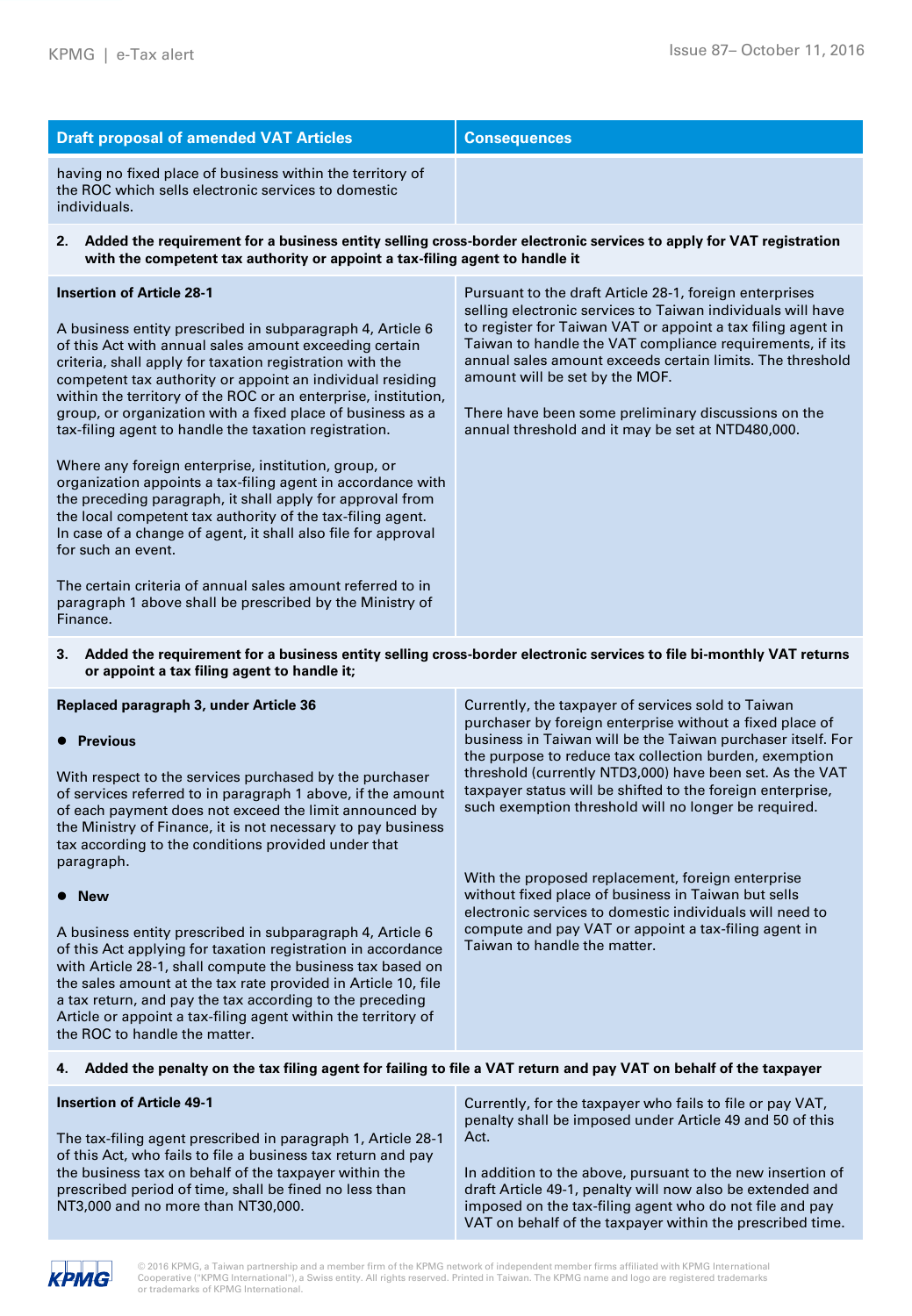#### **KPMG Observations**

Pursuant to the current draft proposal of amended VAT articles, there remain still a number of areas which require further clarification, such as the minimum VAT registration threshold, clearer definitions for foreign ecommerce enterprises and electronic services, requirement to issue government uniform invoices…etc. Additionally, based on the current proposed changes, there was no mentioning of any simplified registration or VAT filing regime, hence there would be an increase on the compliance requirements for foreign e-commerce businesses selling services to Taiwan individuals. Based on our prior experiences and comments given on the proposed VAT article amendments, we expect the MOF will provide further clarity in the subsequent issuance of detailed implementation rules and rulings. For businesses which could be affected should closely monitor the progress. KPMG will continue to monitor and track the developments on the VAT law amendments. K

#### **Authors**

**Vivia Huang**

**Partner, Tax department**

**Betty Lee**

**Director, Tax department**